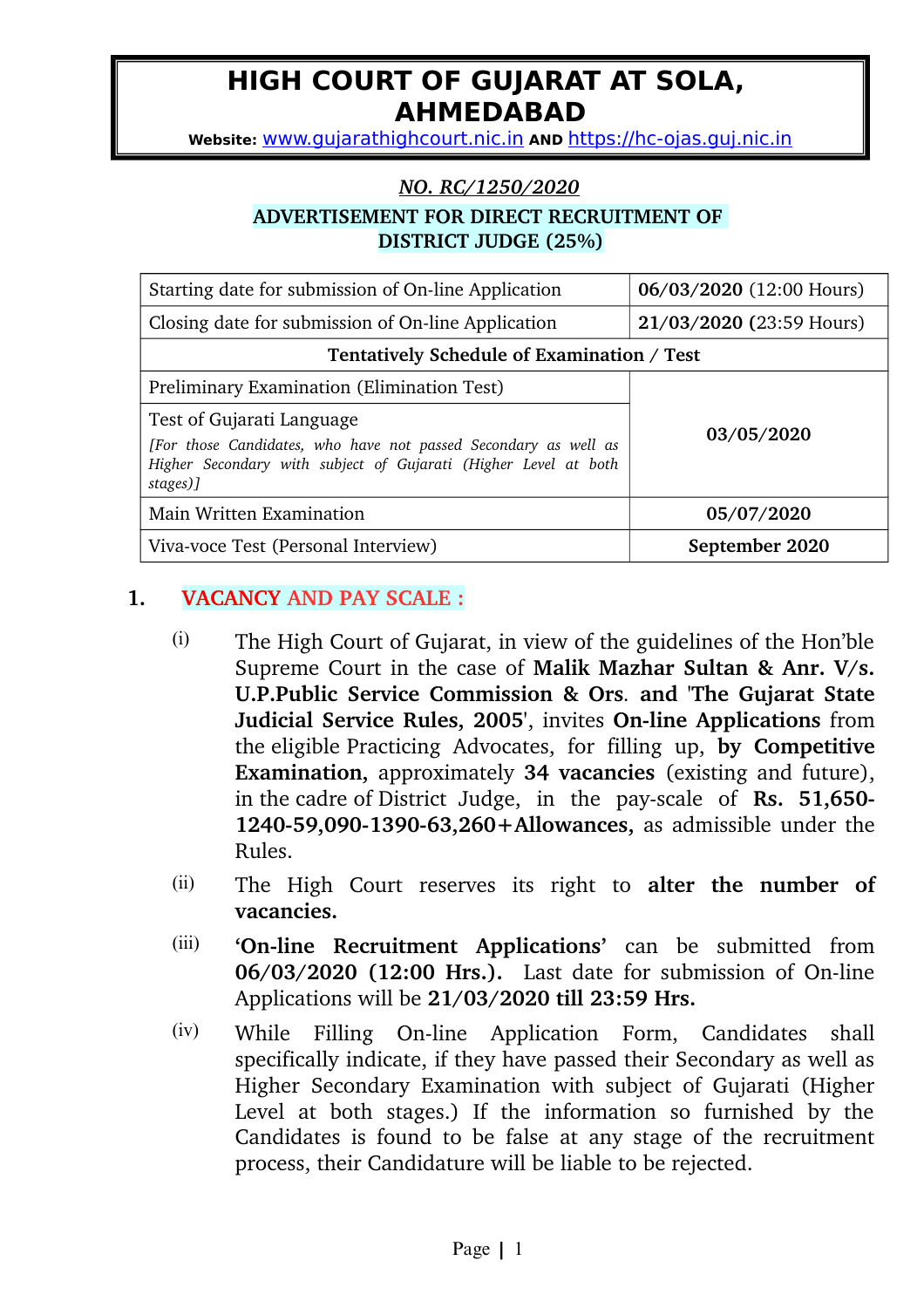## **2. ESSENTIAL QUALIFICATIONS :**

- (i) Candidate must possess a **Degree in Law** from a University recognized by law in India.
- (ii) Candidate must be a **practising Advocate** in Courts of Civil and/or Criminal jurisdiction on the last date fixed for submission of On-line Applications and must have so practiced for a **period not less than Seven Years**, as on the last date fixed for submission of the On-line Application **i.e. on 21/03/2020.**
- (iii) Candidate must possess **Basic Knowledge of Computer Application / Operation,** as set out by the Government of Gujarat in General Administration Department Resolution No. PRCH-102005-1532-K, dated 30/09/2006 and No. CRR-10-2007-120320-G.5, dated 13/08/2008.

# **3. AGE LIMIT :**

A candidate must have attained the **age of 35 years** and must not have attained the **age of 48 years** in the case of candidates belonging to Scheduled Castes, Scheduled Tribes and Socially & Educationally Backward Classes, Orthopedically Disabled Persons and Ex-servicemen and **45 years** in the case of General Candidates, as on the **last date** fixed for submission of the On-line Application, i.e. on **21/03/2020.**

# **4. FEES AND MODE OF PAYMENT :**

- (i) The candidates belonging to General Category are required to pay Examination Fees of **Rs.1,500/-** plus Bank Charges whereas **Rs.750/-** plus Bank Charges are required to paid by the Candidates belonging to Scheduled Castes and Scheduled Tribes, Socially & Educationally Backward Classes, Orthopedically Disabled Persons and Ex-Servicemen Categories via "**Print** Application / Pay Fee" Button through SBI e-Pay, provided on the webpage of HC-OJAS Portal  $-$  https://hc-ojas.guj.nic.in.
- (ii) Carefully Read and Follow the Instructions/Help given thereat. Select the Mode of Payment i.e. On-line Payment or Cash-**Challan (Offline)** (Challan will be generated On-line at SBI e-Pay Website).
- $(iii)$  In case of On-line Payment Mode, after successful payment, Candidate will get **e-Receipt** of the same. However, if Transaction / Payment fails due to any technical reasons, follow the Instructions thereat.

*Note: e-Receipt will be generated / obtained ONLY upon successful transaction/Payment and at relevant point in time and the same will NOT be obtained/generated afterwards.*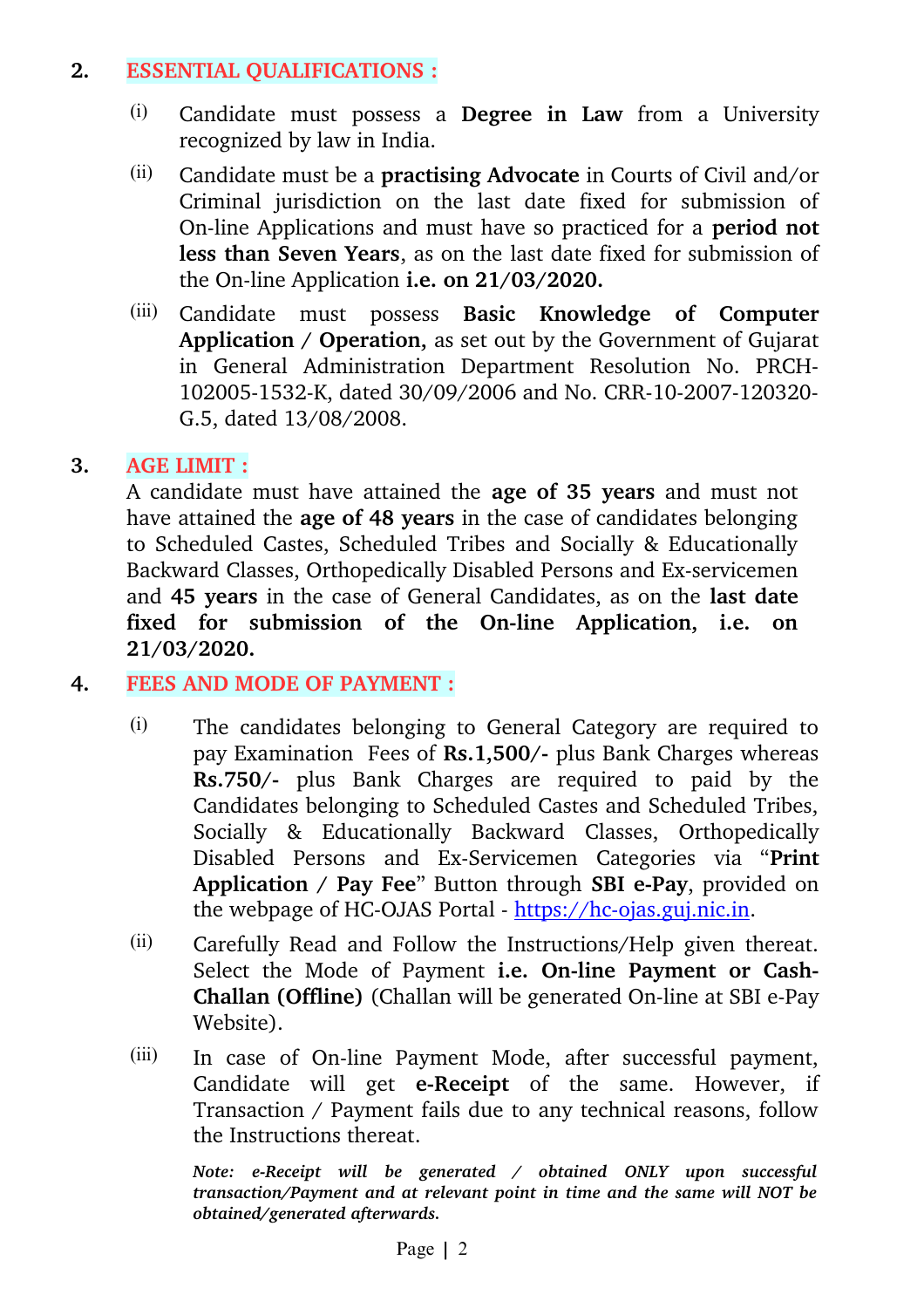(iv) If SBI Branch : Cash-Challan (Offline) Option is selected, Candidate is required to take printout of 'Challan' and pay the requisite Fees before the Challan Expiry Date & Time, at any of the SBI Branch, by submitting the said Challan to the Bank. The Concerned Bank Branch will retain Bank Copy of the 'Challan' and return the Candidate Copy to the Candidate.

*Note : Payment of Fees cannot be made after the specified expiry Date & Time.*

- (v) Candidates are advised to **preserve** the copy of the **eReceipt / Cash-Challan** till the conclusion of the Recruitment Process.
- $(vi)$  Confirmed 'On-line Application', submitted by the Candidate, will be considered as **VALID** Application, only after he/she remits the Examination Fees, as required, in the State Bank of India through **SBI e- Pay**, before due time.
- (vii) Requisite Examination Fees, can be paid through either Mode i.e. On-line (from 06/03/2020 to 21/03/2020) or Offline (Cash-Challan) (till the Challan Expiry Date) and ONLY the same shall be considered as VALID.
- (viii) Fees paid by **any other mode**, will NOT be accepted.
- (ix) Fees once paid, shall **NOT be Refunded** OR shall **NOT be** Adjusted in any subsequent Recruitment Process, under any circumstances.

### **5. SCHEME OF EXAMINATION & SYLLABUS :**

- **(I) For Preliminary Examination (Elimination Test)** (Tentatively scheduled on **3 rd May, 2020). [Total 2 Papers]**
	- (i) The Preliminary Examination (Elimination Test) shall consist of 2 Papers, (each of 100 Marks & 2 Hours' duration) consisting of **Multiple Choice Questions (MCQs) each of 01 Mark** and would be based on the following **Syllabus** :

# **PaperI : Law (100 Marks – 2 Hours)**

(a) The Constitution of India

- (b) The Code of Civil Procedure, 1908, The Transfer of Property Act, 1882, The Specific Relief Act, 1963, The Indian Partnership Act, 1932, The Indian Contract Act, 1872, The Sale of Goods Act, 1930, The Limitation Act, 1963, The Arbitration and Conciliation Act, 1996.
- (c) The Indian Penal Code, 1860, The Code of Criminal Procedure, 1973, The Indian Evidence Act, 1872, The Narcotic Drugs & Psychotropic Substances Act, 1985, The Negotiable Instruments Act, 1881, Protection of Children from Sexual Offence Act, 2012.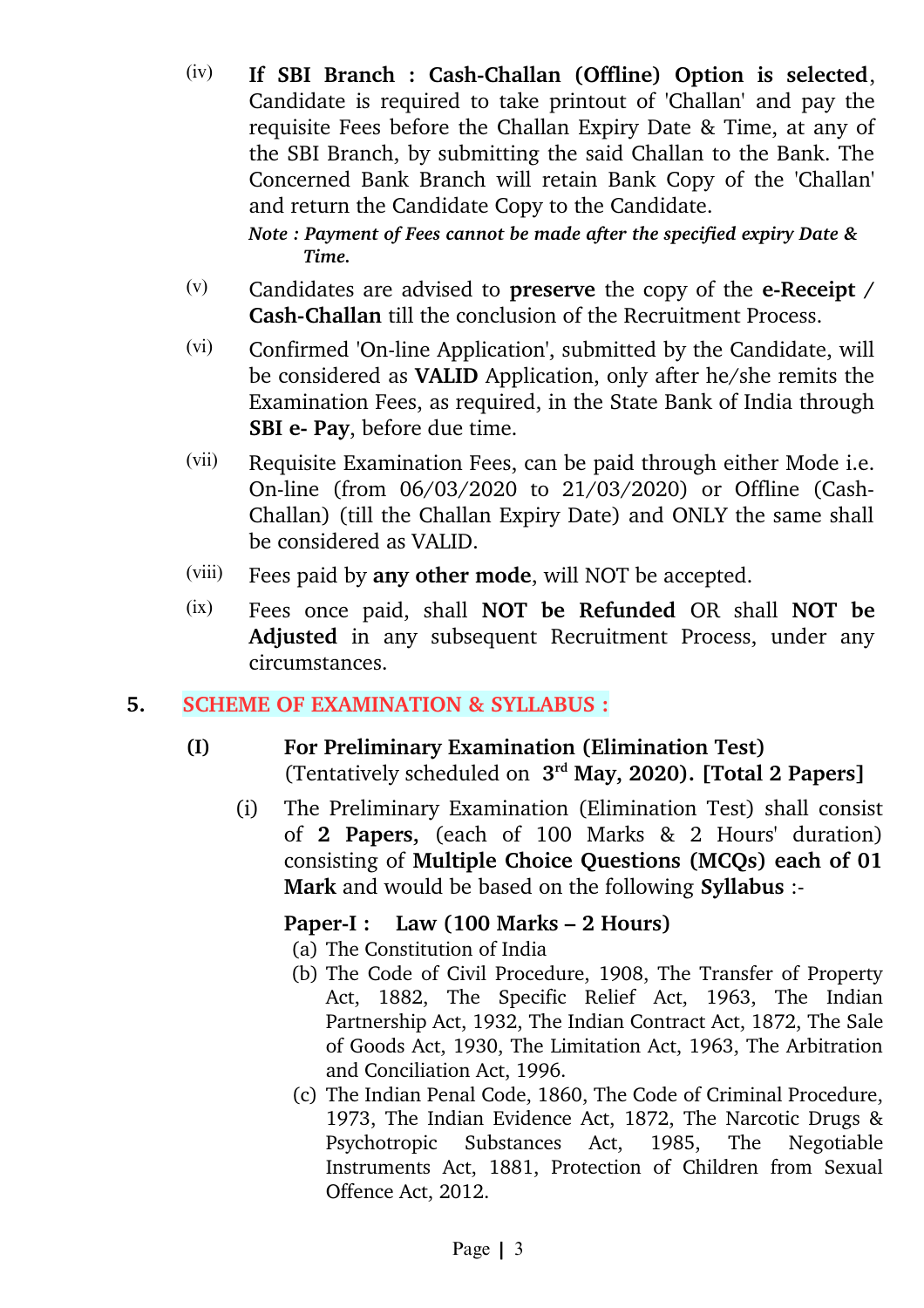- (d) Legal Maxims
- (e) Medical Jurisprudence
- (f) Jurisprudence and Legal Phraseology

# **Paper-II : English, General Knowledge & Awareness (100 Marks – 2 Hours)**

- (a) English Language
- (b) General Knowledge
- (c) Current Affairs
- (d) Indian History and Geography
- (e) Basics of Science and Technology
- (f) Sports
- (g) Analytical Reasoning /Mental Ability
- (h) Basic Knowledge of Computer Operation / Application
- (ii) **The language of the 'Question Papers' (I & II) of the Preliminary Examination, will be English.**
- (iii) Preliminary Examination Papers (Objective Type) **shall be assessed / evaluated** by the Computer, as per entries made on **OMR Sheet**. As the evaluation is being done on the **Computer** by **Scanning**, there is no human intervention and hence, queries relating to **rechecking of the OMR Sheets**, subsequent to the Preliminary Examination, will not be entertained by the High Court.
- (iv) In view of amended Rule-5, viz. Clause (aa) of Sub-Rule  $(2)$  of Rule5 of "The Gujarat State Judicial Service Rules, 2005", Candidates who have not passed Secondary as well as Higher Secondary Examination with subject of Gujarati (Higher Level at both stages) are required to pass the vernacular (Gujarati) Language Proficiency Test as prescribed below and to secure minimum 40% Marks for being eligible for being called for Main Written Examination.

### Paper-III: Test of Gujarati Language: **(Marks 50 – Duration 1½ Hours)**

*[For those Candidates, who have not passed Secondary as well as Higher Secondary Examination with subject of Gujarati (Higher Level at both stages)]* 

# **Syllabus for Gujarati Language Test:**

- (૧) ગજરાતી નિબંધ લેખન
- (૨) કકરા ઉપરથી પ્રશ્નોના જવાબ
- (૩) સમાનાર્થી શબ્દો
- $(8)$  વિરૂદ્વાર્થી શબ્દો
- $(y)$  પત્રલેખન
- $\sigma(\varepsilon)$  ભાષાંતર $-$ અનવાદ (ગજરાતી અંગ્રેજી અને અંગ્રેજી ગજરાતી)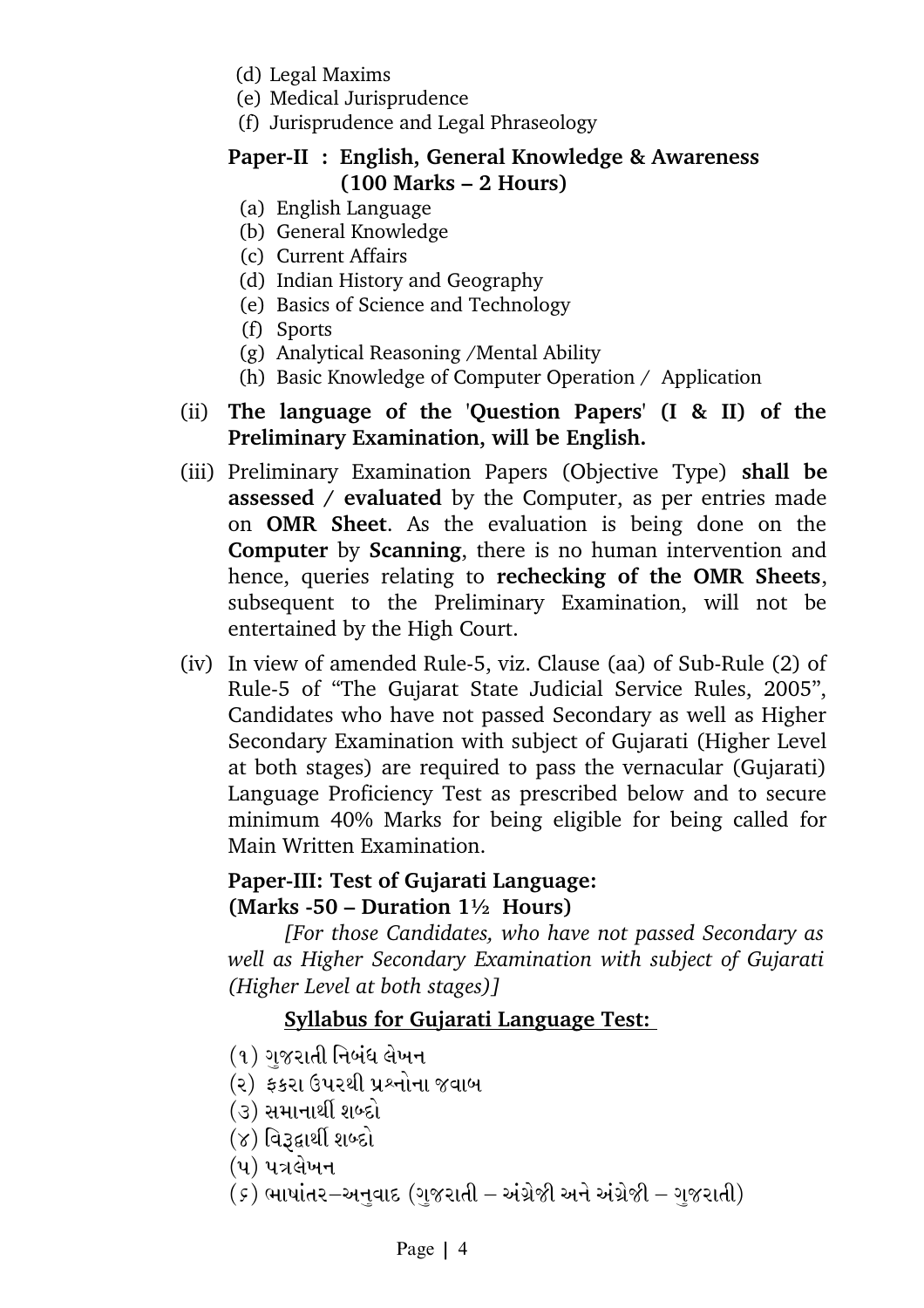- (૭) ટૂંકનોધ (સમન્સ, નોટિસ વગેરેના મુસદ્દો)
- $\epsilon$  ) ગજરાતી વ્યાકરણ
- (v) **To become eligible for Main Written Examination, the Candidate**

has to secure 50% or more Marks in the Preliminary Examination (Elimination Test) and must have also passed their Secondary and Higher Secondary Examinations with subject of Gujarati (Higher Level at both stages);

**OR** 

has to secure 50% or more Marks in the Preliminary Examination (Elimination Test) and 40% or more Marks in the Test of Gujarati Language, in case they have not passed their Secondary and Higher Secondary Examinations with subject of Gujarati (Higher Level at both stages).

(vi) The Marks obtained by the Candidates in the Preliminary Examination (Elimination Test) as well as the Test of Gujarati Language shall not be taken into consideration for preparing the Final Merit of the candidates.

# **(II) Competitive Examination :**

- **(A) Main Written Examination (Descriptive Type) : (Tentatively scheduled on 05/07/2020)**
- (i) The Main Written Examination (Descriptive Type) shall consist of **Two Papers (**each of **100 Marks & 3 Hours' duration),** based on the S**yllabus** given below:

#### **Paper – I (100 Marks – 3 Hours)**

- (a) The Indian Penal Code, 1860
- (b) The Code of Criminal Procedure, 1973
- (c) The Indian Evidence Act, 1872
- (d) The Prevention of Corruption Act, 1988
- (e) The Narcotic Drugs & Psychotropic Substances Act, 1985
- (f) The Scheduled Castes and the Scheduled Tribes (Prevention of Atrocities) Act, 1989
- (g) Protection of Children from Sexual Offence Act, 2012.

#### Paper-II (100 Marks – 3 Hours)

- (a) The Constitution of India
- (b) The Code of Civil Procedure, 1908.
- (c) The Indian Contract Act, 1872.
- (d) The Specific Relief Act, 1963.
- (e) The Transfer of Property Act, 1882.
- (f) Succession Laws, Personal Laws (Hindu, Muslim & Christian)
- (g) The Intellectual Property Laws
- (h) The Motor Vehicles Act, 1988
- (i) The Arbitration and Conciliation Act, 1996
- (j) The Electricity Act, 2003
- (k) The Right to Fair Compensation & Transparency in Land Acquisition, Rehabilitation & Resettlement Act, 2013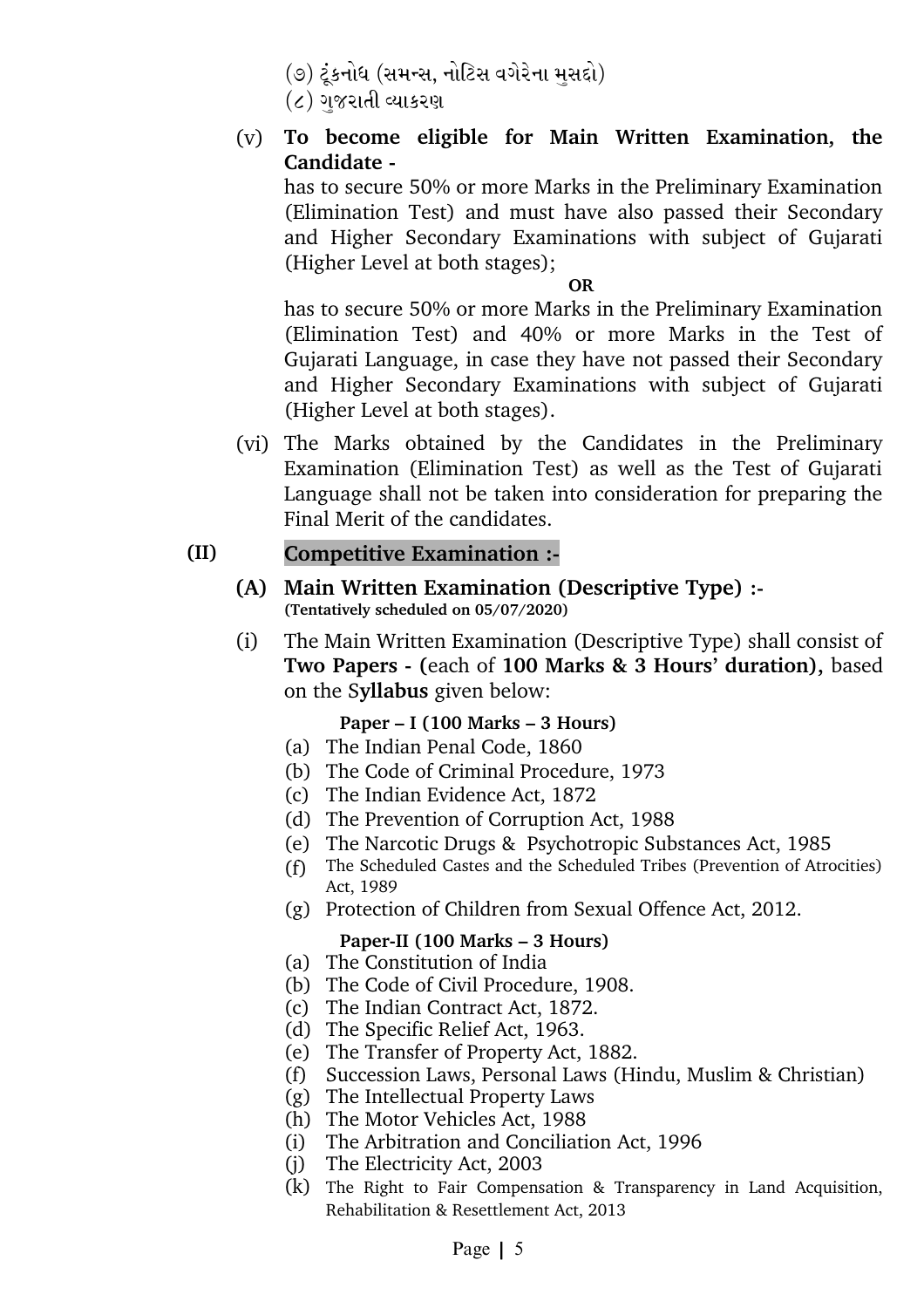- (l) The Family Courts Act, 1984
- (m) Basic Laws relating to Environment
	- The Environment (Protection) Act, 1986.
	- The Wild Life (Protection) Act, 1972.
- (ii) **Paper Style for Main Written Examination:**

**Paper : I (Criminal) & Paper : II (Civil), each shall consist of Two Parts as under :**

Paper-I (Criminal)

|                                                | <b>Part : I</b> (50 Marks) : Answer to Questions, Short Notes, |  |  |
|------------------------------------------------|----------------------------------------------------------------|--|--|
|                                                | Précis Writing                                                 |  |  |
|                                                | <b>Part : II</b> (50 Marks) : Judgment Writing                 |  |  |
| <b>Paper-II (Civil)</b>                        |                                                                |  |  |
|                                                | <b>Part : I</b> (50 Marks) : Answer to Questions, Short Notes, |  |  |
|                                                | Assertions/Reasons.                                            |  |  |
| <b>Part : II</b> (50 Marks) : Judgment Writing |                                                                |  |  |

- (iii) Language of the Question Papers of Main Written Examination shall be English, and Answers to each Question shall be given in English, if not instructed otherwise.
- (iv) The candidates who obtain minimum 50% Marks in the aggregate and minimum 40% Marks in each individual Paper in the Main Written Examination, shall be eligible for being called for Viva-voce/Personal Interview.
- **(B) Viva–voce Test (Personal Interview): (Tentatively scheduled in the month of September, 2020).**
- (i) Viva-voce Test shall be of **50 Marks.**
- (ii) The **object of the Viva-voce Test** is to assess the suitability of the candidate for the cadre, by judging the mental alertness, knowledge of law, clear and logical exposition, balance of judgment, skills, attitude, ethics, power of assimilation, power of communication, character and intellectual depth analytical ability and the like, of the candidate.

In view of the Amended Rules viz. Sub-Rule (1) (i) of Rule 11 of 'The Gujarat State Judicial Service Rules, 2005', since 'Character' and 'Suitability', of a Candidate, holds an important and paramount place, for being considered, for Appointment to the State Judicial Services, therefore, kindly note that, these aspects can be inquired into, by the Competent Authority, prior to the Viva-Voce (Personal Interview), as per Annexure 'A':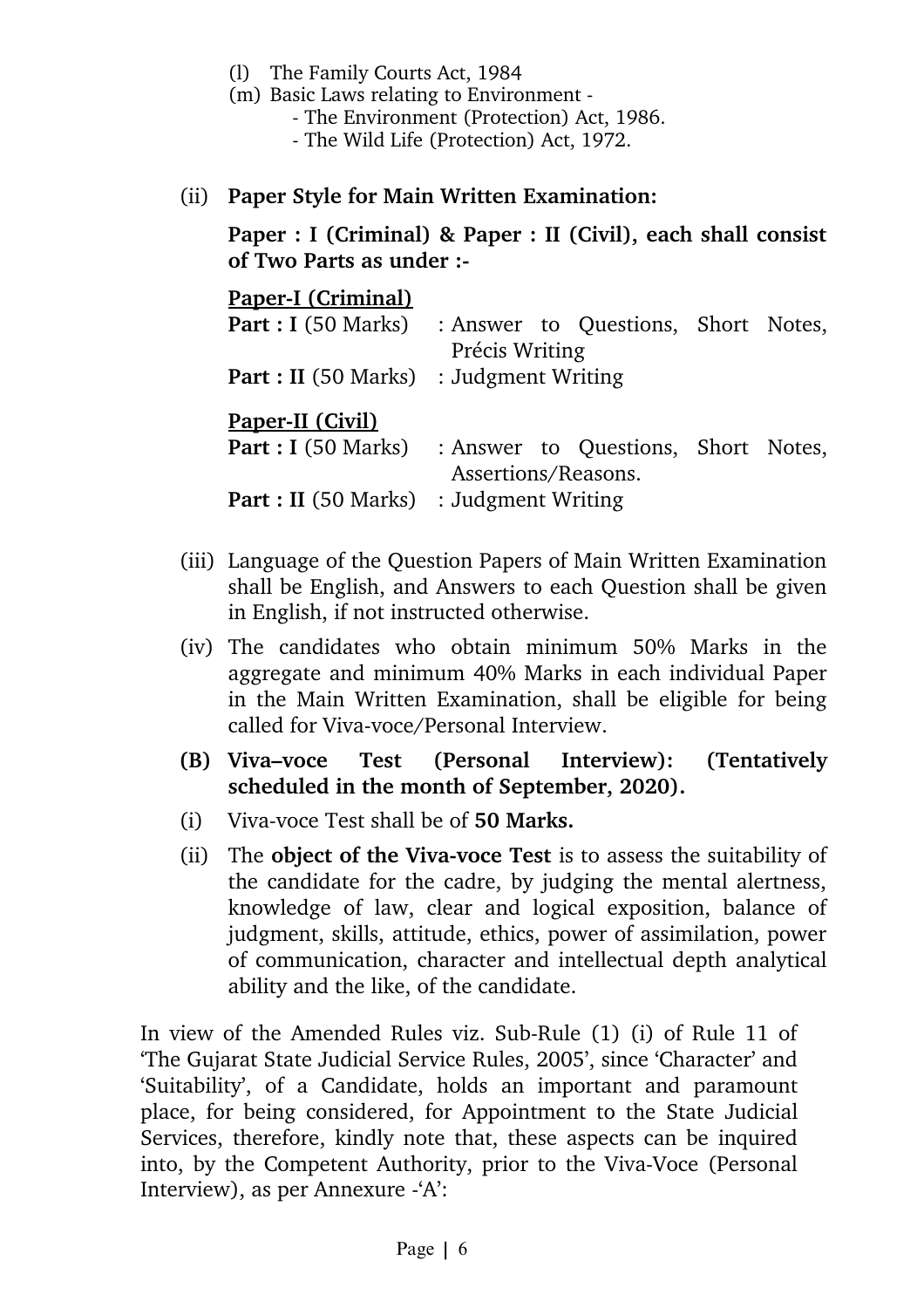| Annexure-'A' |
|--------------|
|--------------|

|    |                                                                                                                                                                                                                                                                                                                                                                                           | Name of<br>the<br>Candidate | Advocate /<br>Employee | Place of<br>Employment, if<br>any / Place of<br>Practice, if any |
|----|-------------------------------------------------------------------------------------------------------------------------------------------------------------------------------------------------------------------------------------------------------------------------------------------------------------------------------------------------------------------------------------------|-----------------------------|------------------------|------------------------------------------------------------------|
| 1. | Whether the Candidate lives beyond his<br>known means of income? If yes, please<br>mention specific details in support of your<br>opinion. (Please attach the documents, if<br>any).                                                                                                                                                                                                      |                             |                        |                                                                  |
| 2. | Whether he mixes with such persons as he<br>should not? If yes, please mention specific<br>details in support of your opinion. (Please<br>annex the documents, if any).                                                                                                                                                                                                                   |                             |                        |                                                                  |
| 3. | Whether any adverse report / complaint<br>doubting integrity of the candidate in<br>relation to the cases attended by him is<br>received? If yes, please mention specific<br>details and its outcome, in support of your<br>opinion. (Please annex the documents, if<br>any.)                                                                                                             |                             |                        |                                                                  |
| 4. | As a Competent Authority, if you have<br>learnt about doubtful integrity of the<br>candidate from any other source, please<br>mention the specific details in support of<br>opinion.<br>(Please)<br>annex<br>the<br>your<br>documents, if any).                                                                                                                                           |                             |                        |                                                                  |
| 5. | the Competent Authority has<br>If<br>no<br>knowledge of above facts, it may inquire<br>from the source like (i) Judicial Officer at<br>Taluka level (ii) Head of the Department in<br>which the candidate is serving,<br>(iii)<br>concerned Bar Council, giving details of<br>complaint if any, received against the<br>candidate, and submit the specific details<br>as indicated above. |                             |                        |                                                                  |
| 6. | In addition to what is stated above, the<br>Competent Authority must mention the<br>specific details of adverse remarks, if any,<br>departmental inquiry, if any, whether<br>pending or concluded, in relation to the<br>integrity of the candidate, supported by<br>necessary material.                                                                                                  |                             |                        |                                                                  |

(iii) For being **eligible** to be included in the Select List, the candidate must obtain minimum 40% Marks in Viva-voce Test.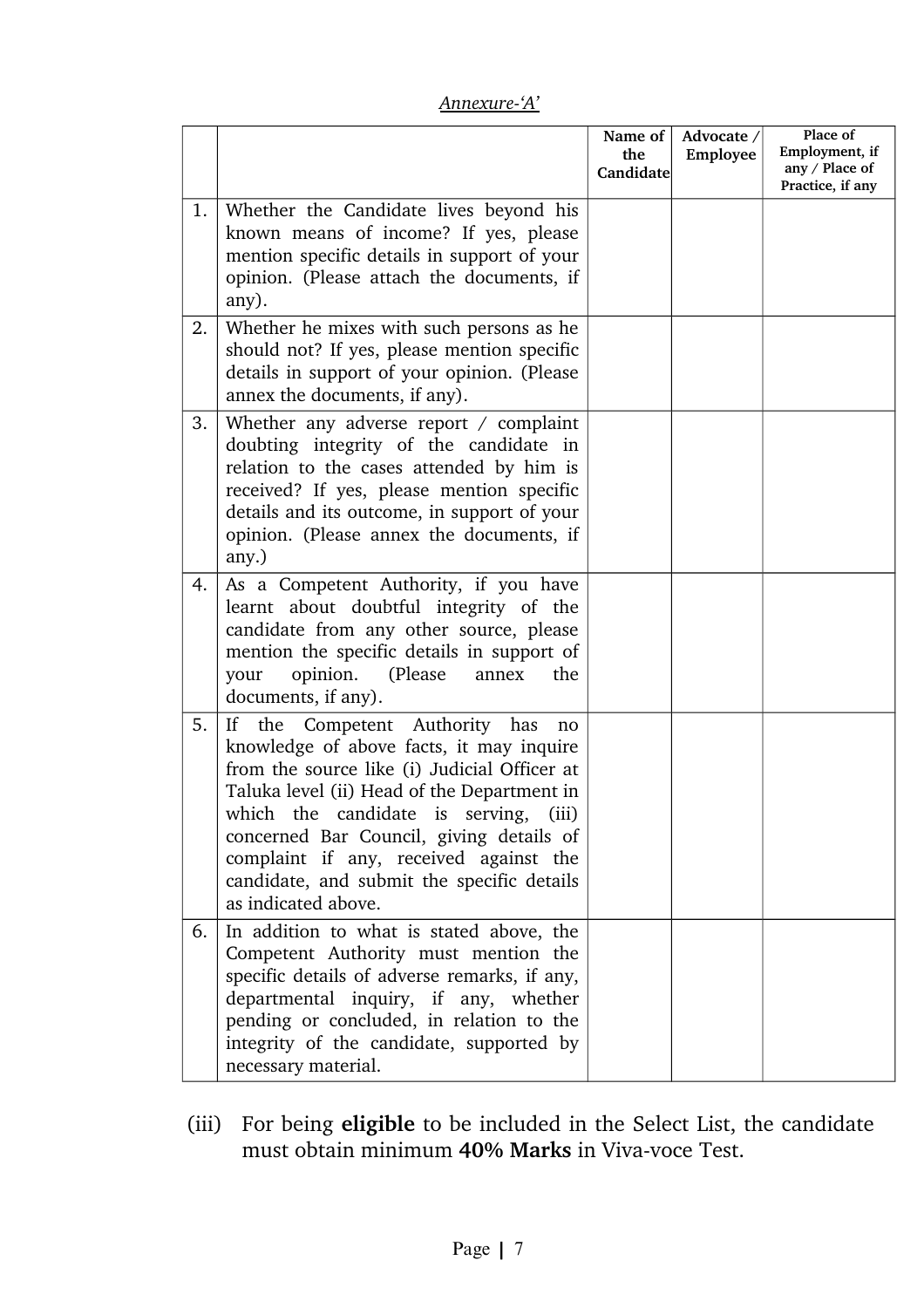# **6. PREPARATION OF SELECT LIST :**

Selection of candidates shall be made on the basis of **Aggregate Marks** obtained by the candidates in the Main Written Examination & Viva-voce/ Personal Interview. However, the Marks obtained in Preliminary Examination (Elimination Test) as well as in the test of Gujarati Language **shall not be taken into consideration while preparing the Final Merit List of the candidates**.

# *7.* **PRODUCTION OF BOND :**

The candidates upon eventual regular appointment, he/she is required to execute a **'Bond'** for a sum of **Rupees Five lac**, on the condition that, after joining service he/she will serve for a **minimum period of three years,** after completion of the training and in case, if he/she **resigns** from service or **leaves** service in any other manner, before the above mentioned period, the entire amount of the Bond, would be liable to be forfeited.

# **8. DISQUALIFICATION FOR APPOINTMENT :**

### **No person shall be eligible for appointment to the Judicial Service :**

- (i) unless he/she is a **citizen** of India
- (ii) if he/she is **dismissed** from Service by the Central Government or any State Government or U.Ts. or any High Court or Statutory or Local Authority.
- (iii) if he/she has been **convicted** of an offence involving moral turpitude or who is or has been permanently **debarred** or disqualified by the High Court or the Union/State Public Service Commission(s) or by any Recruiting or Examination Conducting Authority from appearing in Examinations or Selections.
- (iv) if he/she directly or indirectly **influences** the Recruiting Authority by any means, for his/her candidature.
- (v) if he is a man, has **more than one wife** living, and if a woman has married **a man** already having **another wife**.

# **9. PROCEDURE FOR A CANDIDATE, TO KNOW THE MARKS OBTAINED IN THE WRITTEN TEST(S), CONDUCTED BY THE HIGH COURT:**

If any candidate applies under the provisions of the Right to **Information Act**, **2005**, to know the Marks obtained in a Written Test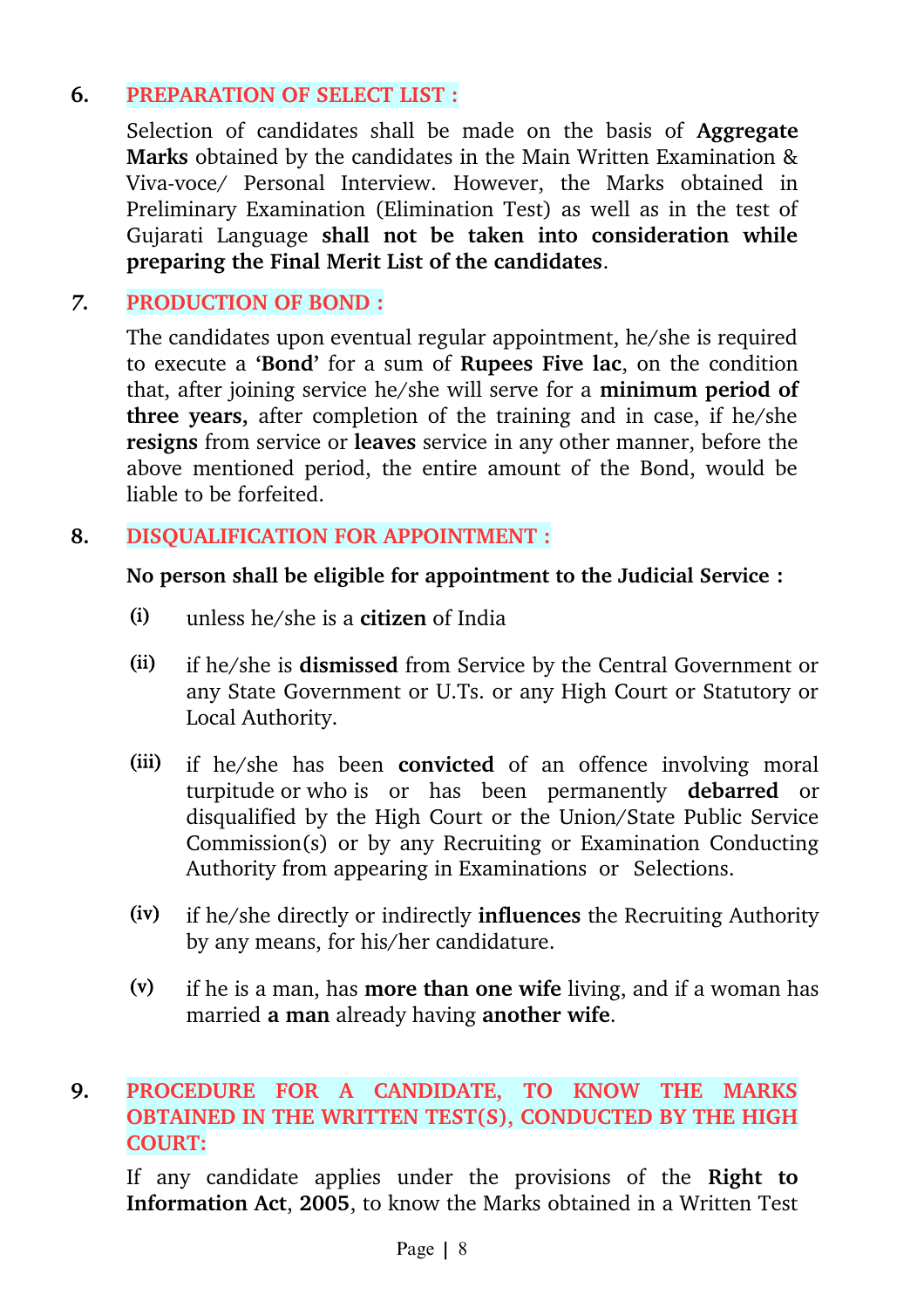conducted by the High Court, the procedure mentioned below, should be followed, as per the decision of the Competent Authority :

- (i) Candidate must apply with requisite Fees to the **'Public Information Officer',** High Court of Gujarat, Administrative Building, Sola, Ahmedabad – 380 060.
- (ii) Such candidate can apply **only for his / her own Marks.**
- (iii) Marks obtained in Preliminary and other Examinations, shall be given only **after declaration of the Final results.**
- (iv) In view of the provisions of **Section 8(j)** of the Right to Information Act, 2005, Marks obtained by any other candidate cannot be supplied **to a third party / candidate.** No information can be given even with regard to Marks obtained by the **last candidate** selected.
- (v) Results of all **successful candidates** will be published through **Internet**, but results of unsuccessful candidates will not be shown on Internet.
- (vi) On a request made as aforesaid, information of Marks obtained, will be furnished on specific Application by a candidate, whether successful or unsuccessful in such Test/Examination, **only after Final Selection and publication of Merit List / Select List.**

### **10. GENERAL INSTRUCTIONS :**

- **a)** No communication / correspondence shall be entertained from any Candidate, during the Recruitment Process.
- **b)** Candidates belonging to General Category, who are born **between 21/03/1975 and 21/03/1985** and the candidates belonging to Reserved Categories **(SC/ST/SEBC)** as well as **Orthopedically Disabled Persons and Ex-Servicemen,** who are born between **21/03/1972 and 21/03/1985,** shall only be eligible to apply**.**
- **c**) The Candidates who have **successfully submitted On-line Applications,** shall only be eligible for appearing at the Preliminary Examination, Main Mritten Examination and/or Viva-voce, subject to their qualifying therein.
- **d)** The **decision of the High Court** as to the **eligibility** or otherwise of a candidate for admission to the Preliminary Examination, Main Written Examination and/or Viva-voce, shall be final. No candidate, to whom a Certificate of Admission viz. 'e-Call-Letter**cum-Admission Slip'** has not been issued by the Recruiting Authority, shall be admitted for the Examination concerned.
- **e)** The candidates shall have to appear **at their own expenses** for the Preliminary Examination  $\overline{\smash{\big)}\,}$  Main Written Examination and Viva-voce, (if called for), at the place and time, that may be decided by the High Court.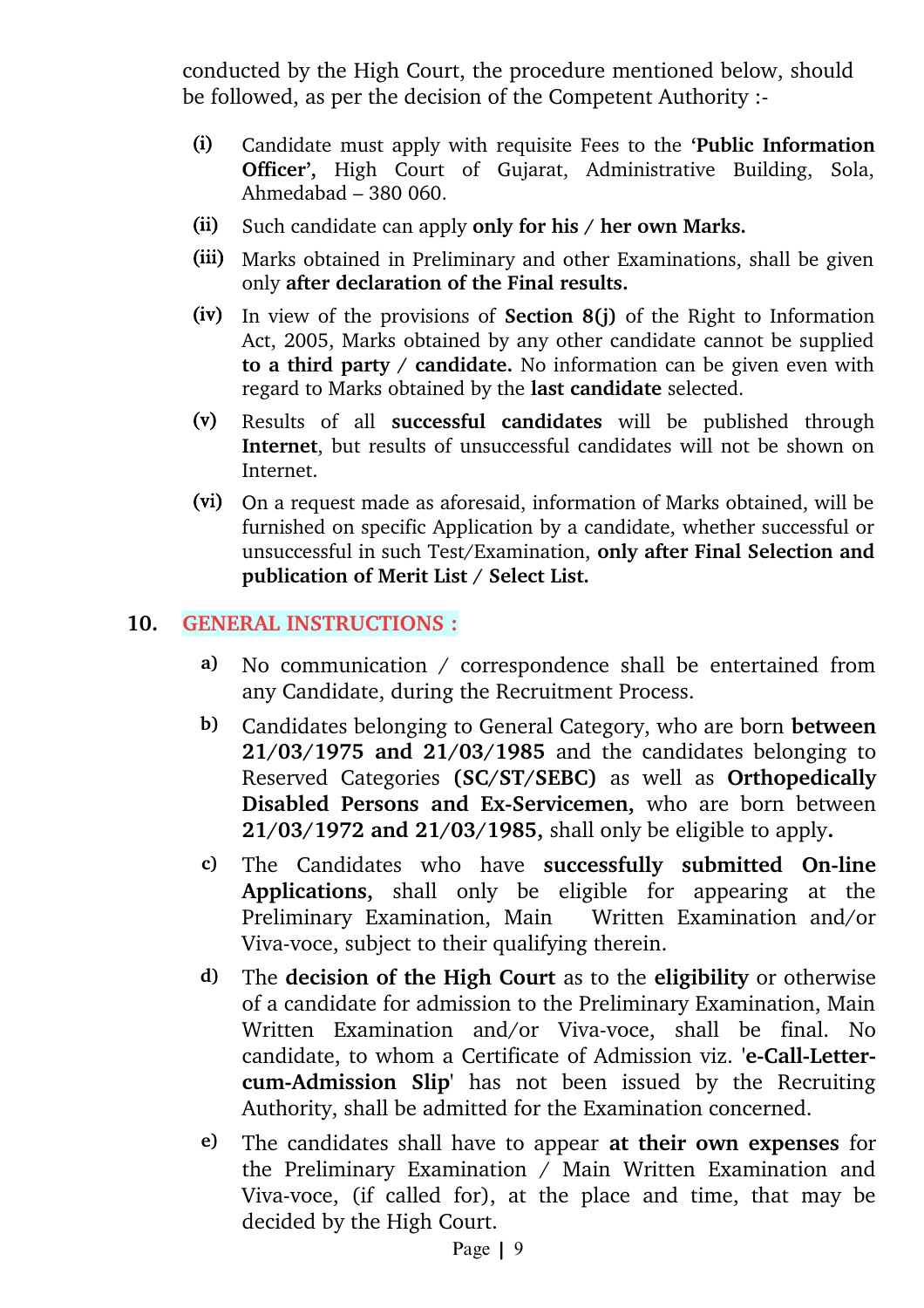- **f)** Benefit of relaxation in **Upper Age limit & Fees** shall be granted to the **Orthopedically Disabled Persons**, provided that **Certificate** in respect of the Disability issued by the Competent Authority of the State, is produced by the candidate as and when called for, whereas, relaxation in **upper age limit** shall be granted to the **Ex-Servicemen**, provided **Certificate/Identity Card** in that respect, is produced by the candidate as and when called for.
- **g**) The list of **eligible/short-listed candidates** will be placed on **High Court website** as well as **HC-OJAS** portal, at the relevant time.
- **h)** For any exigency arising in the interregnum phases between the Recruitment Process, **no request** by email or otherwise, will be entertained for conducting re-test, under any circumstances.
- **i)** Candidates shall be **required to download** their respective **eCall**letters from the Gujarat High Court website as well as OJAS Portal, by using their respective Advertisement Number, Confirmation Number and Date of Birth, for appearing at the respective Examination/ Viva-voce, during the specified period.
- **j)** Candidate **shall have to produce,** at the time of **appearing** for the Preliminary / Main Written Examination/ Viva-voce, copies of the relevant **FIR**; **Police Complaint**; details of **Civil/Criminal Case**, filed against them, if any, AND an **Identity proof** i.e. either the 'ID Card issued by Election Commission of India' or 'Bar Council of the State' or 'PAN Card' or valid 'Driving License', **in** original, along with the print out of the 'e-Call Letter-cum-**Admission Slip'.**
- **k) Entry** in the **Compound of the Examination Centre** with **Mobile/Cell Phones, Tablets, Laptop, electronic gadgets, etc. is strictly prohibited.**

A candidate who is found indulging in unfair practices, viz. copying or misconduct during the course of examination, using electronic gadgets or Mobile Phones etc., tampering with Question Paper, influencing any person concerned with the Preliminary Examination (Elimination Test) or Written Examination or Personal Interview, **will be debarred from appearing for Preliminary Examination (Elimination Test) or Main Written Examination or Viva-voce Test**, as the case may be, for that **Examination or for any number of years or permanently**, as may be decided by the High Court.

**l) Result** of all Tests/Examinations, will be made available on the **High Court website** as well as **OJAS Portal** and/or by any other mode that may be decided by the High Court, at the relevant time.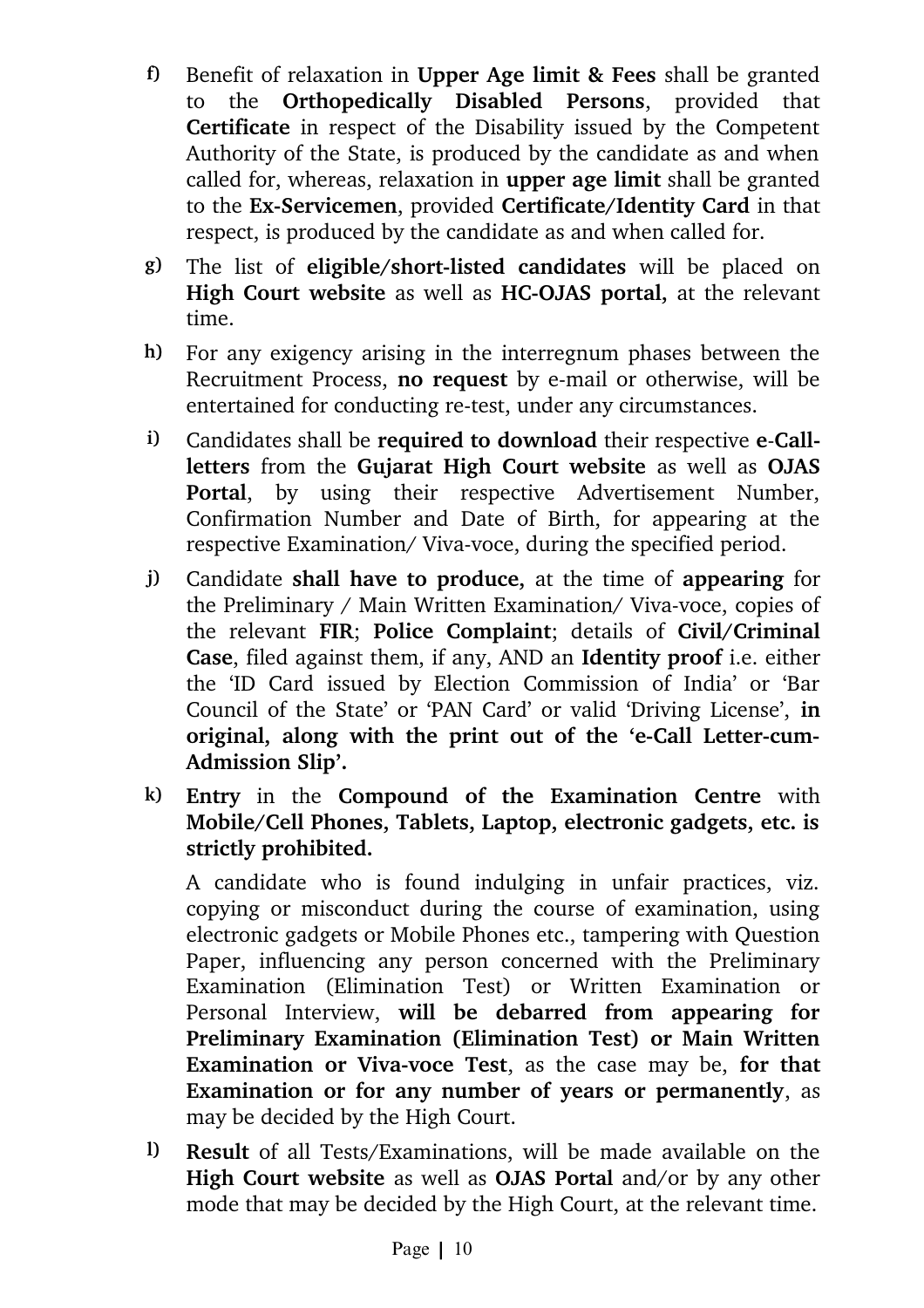- m) The **Results (Marks)** obtained shall be made available to the Candidates, by providing a link to a webpage on the HC-OJAS website https://hc-ojas.guj.nic.in with individual password (OTP–One Time Password), via SMS on his/her Registered Mobile Number, after the conclusion of the Selection Process.
- **n) Mere success** in the Test/Examination, shall not confer any **right to Appointment,** and no candidate shall be appointed to the post unless the Recruiting Authority and/or Government is satisfied, after such **inquiries,** as may be considered necessary, that the candidate is **suitable** in all respects for Appointment to the post.
- **o)** Candidate should obtain the requisite **Language Certificate** and **Practice/Experience Certificate** from the Competent Authority **after publication of result of Main Written Examination**.
- **p) At present, Candidates shall not send** copies of any testimonials/ documents to the High Court. They shall produce, 'Print out' of the On-line Application, alongwith following **original Testimonials/ Certificates as well as one set of self attested photo copies thereof, and recent passport size photograph, at the time of Viva-voce Test, to be conducted by** the High Court, i.e :
	- (i) Print out of the duly filled-in 'On-line Application'.
	- **(ii) School Leaving Certificate / Birth Certificate** issued under Birth & Death Registration Act.
	- **(iii)** Educational qualifications i.e. **Marksheet and Certificates** of SSCE, HSCE, Final Year of Graduation, LL.B., Post Graduation/ Post Graduation in law etc as may be applicable.
	- **(iv) Sanad** issued by the Bar Council.
	- **(v) Certificates possessing Basic Knowledge of Computer Application/ Operation** issued by Government or Private Institute as set out by Government of Gujarat in General Administration Department Resolution Nos. PRCH-102005-1532-C, dated 30/09/2006 and No. CRR-10-2007-120320-G.5, dated 13/08/2008.
	- **(vi) Certificate/s** issued by the Competent Authority of the State of Gujarat, in respect of candidates belonging to Reserved Category (SC/ST/SEBC), as may be applicable and also valid 'Non-creamy layer' certificate, in case of those belonging to Socially & Educationally Backward Classes.
	- **(vii)** In case of **Orthopedically Disabled** Candidate (a) a Certificate from the Competent Authority to the effect that he/she has not less than 40% disability and (b) a Certificate from the Standing Medical Board at Ahmedabad, to the effect that he/she would be able to perform the duties to the post, in question.
	- **(viii) Government Gazette,** showing change in name/surname etc, if any.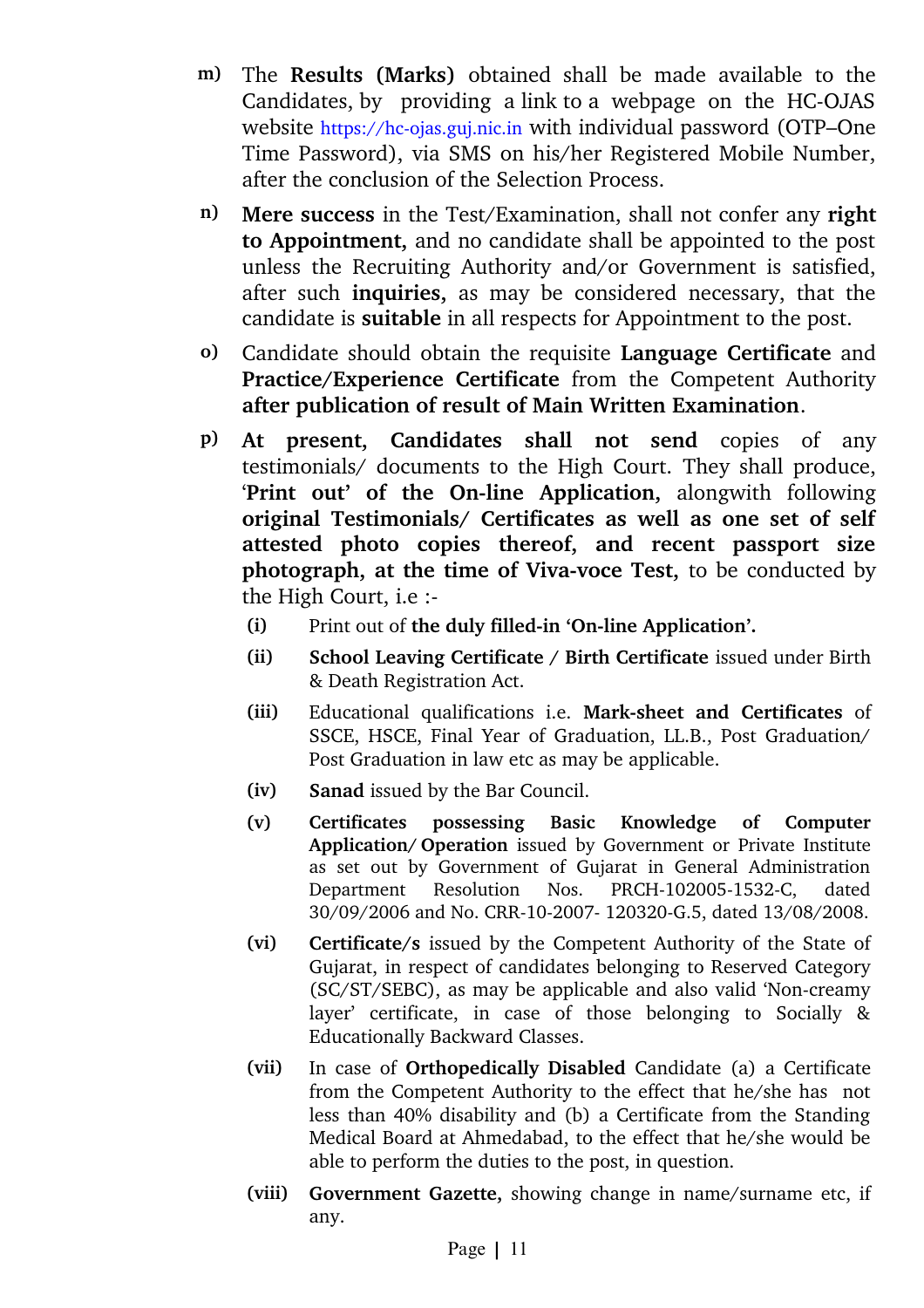- **(ix) Two** Original Character Certificates given, not more than **6** months prior to the date fixed for Viva-voce Test, from two respectable persons being Professionals / Dignitaries like Doctor, Engineer, M.L.A., M.Ps., unconnected with his/her College or University and not related to him/her, certifying his/her character.
- **(x) 'Income Tax Returns'**, of the last Three Financial years.
- **q) Language Certificate,** in **original,** issued by :
	- **(i)** the **Registrar General, High Court of Gujarat** in case of Advocates practising in the Supreme Court of India / High Court of Gujarat / **Courts outside the State of Gujarat**;
	- **(ii)** the concerned **Principal District Judge of the District**, in case of Advocates practising in District Court and/or Taluka Courts of the District concerned in the State of Gujarat;
	- **(iii)** the concerned **Principal Judicial Officers** of the Courts in the City of Ahmedabad, in case of Advocates practising in the City Courts at Ahmedabad, as may be applicable;
	- **(iv)** in case of **Assistant Public Prosecutor or Public Prosecutor/ Assistant Government Pleader**, the Language Certificate shall be issued by the Authority being the Principal Judicial Officer heading the establishment / institution concerned, in consultation with the authority of the respective establishment as the case may be:

# **Language Certificate must be in the following manner : CERTIFICATE**

This is to certify that Mr./Ms. (Mention name) Advocate has sufficient knowledge of Gujarati, Hindi and English so as to enable him/her;

- (i) to speak in the said languages,
- (ii) to write and read the said languages and
- (iii) to translate, from any of the said languages into English and from English into any of the said languages.

This certificate is issued on the basis of **Test taken/ Documents** verified by the undersigned for producing before the High Court for Recruitment to the cadre of District Judge pursuant to the Advertisement dated 05/03/2020.

Date : (Seal of the court) Signature of Competent Authority Name of the Court :

Note: Such Certificate shall be issued on taking Test or on the basis of any valid educational documents, after publication of the result of Main Written Examination.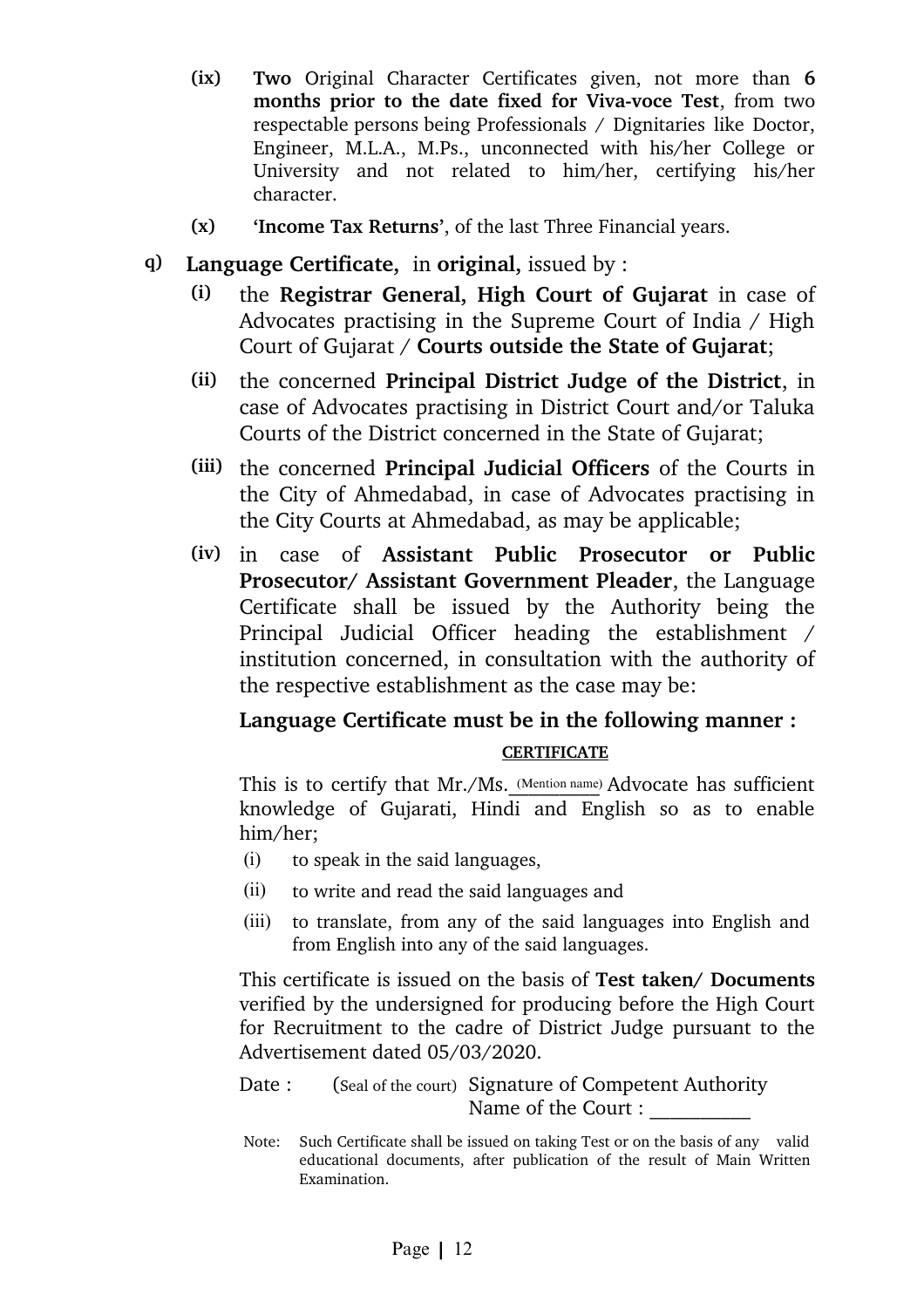- **r) Practice/Experience Certificate,** in **original,** issued by :
	- (i) the **Secretary General of the Supreme Court of India** or any other Officer, authorized by him in case of Advocates practising in the Supreme Court of India;
	- (ii) the **Registrar General or equivalent authority** of the respective High Courts, in case of the Advocates practising in the Courts outside the State of Gujarat;
	- (iii) the **Registrar General, High Court of Gujarat**, in case of Advocates practising in the High Court of Gujarat;
	- (iv) the concerned **Principal District Judge of the District,** in case of Advocates practising in District Court and/or Taluka Courts of the District concerned, in case of the Advocates practising in the Courts in the State of Gujarat and;
	- (v) the concerned **Principal Judicial Officers of the Courts** in the City of Ahmedabad, in case of Advocates practising in the City Courts at Ahmedabad, as may be applicable;
	- (vi) in case of **Assistant Public Prosecutor or Public Prosecutor/Assistant Government Pleader**,, the Certificate shall be issued by the Authority being the **Principal Judicial Officer** heading the establishment / institution concerned, in consultation with the authority of the respective establishment as the case may be;

#### **Practice / Experience Certificate** must be in the following manner:-**CERTIFICATE**

This is to certify that Mr./Ms (mention name), Advocate has been a Practising Advocate since (mention date) . As such he/she has completed (mention No. of year) years' Practice, as on the last date of submission of On-line Application.

This certificate is issued on the basis of the record available with the office of the undersigned for producing before the High Court for recruitment to the cadre of District Judge pursuant to the Advertisement dated 05/03/2020 .

| Date : (Seal of the court) | <b>Signature of Competent Authority</b> |
|----------------------------|-----------------------------------------|
|                            | Name of the Court:                      |

- Note : The Competent Authority, before issuing Certificate shall verify from Court Matters about the actual Practice period.
- **s**) While applying On-line for the post, the Applicant should ensure that he/she fulfills the **eligibility and other norms** mentioned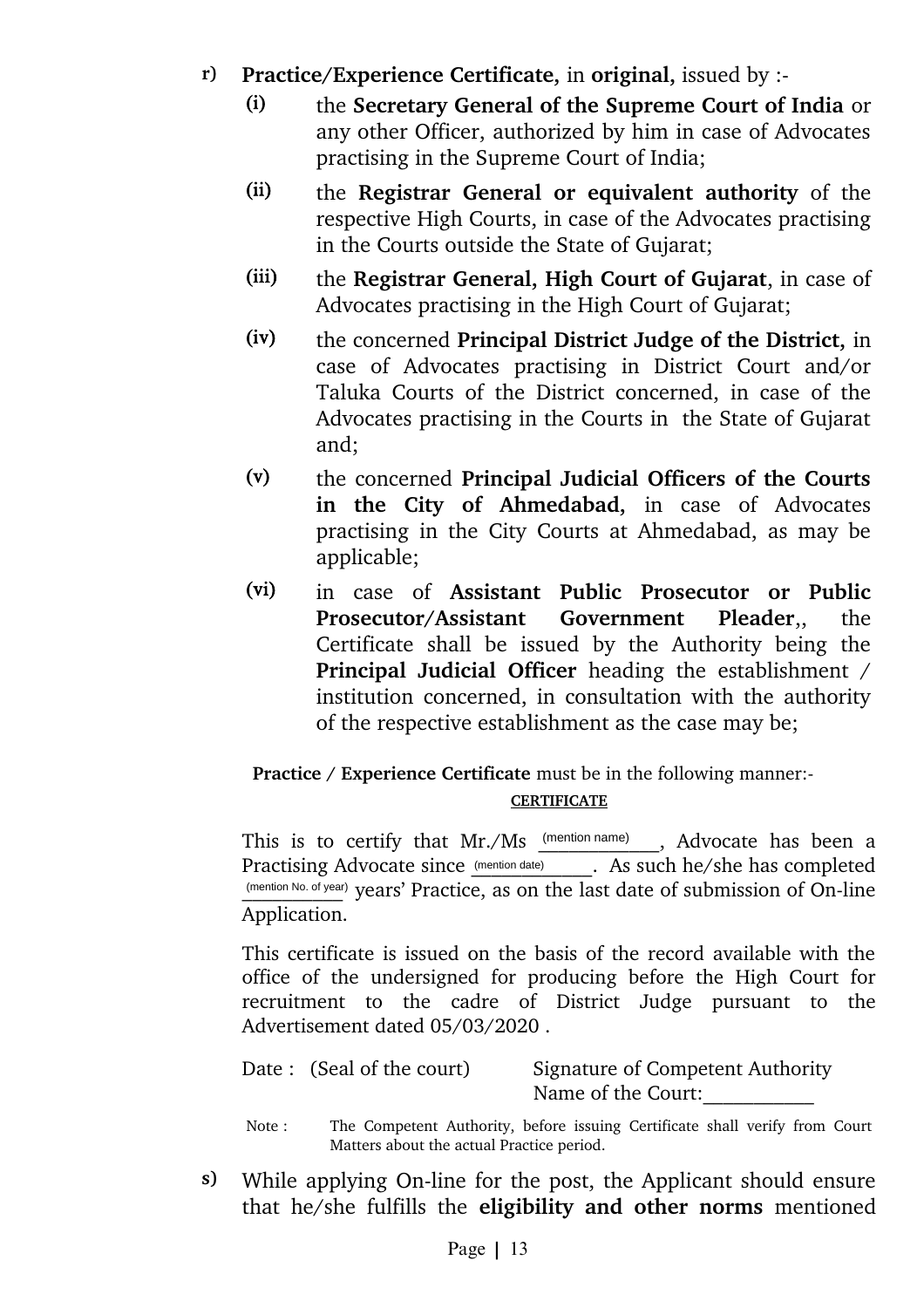above and that the **particulars** furnished by him/her are **correct** in all respects. In case it is detected at any stage of recruitment that a candidate does not fulfill the eligibility norms and/or that he/she has suppressed / twisted or truncated any material facts, his/her candidature will stand cancelled. If any of these shortcomings is detected even after Appointment, his/her Service will be liable to be terminated.

- **t)** Candidate should preserve his/her **Application Number** and **Confirmation Number** after submitting On-line Application, for future correspondence as well as for downloading the 'e-Call-**Letter'** for appearing at Preliminary Examination / Main Written Examination/Viva-voce Test.
- **u)** Candidate should scan his/her **photograph** having **5 c.m. height and 3.6 c.m. width (15kb)** & **signature** having **2.5 c.m. height and 7.5 c.m. width (15kb)** in **JPG format** for uploading the same at relevant space on the Application.
- **v**) The candidate shall fill up the required **data** in the On-line Application, in accordance with the '**Instructions**'.
- w) Candidates are advised in their own interest to apply On-line **much before the closing date and not to wait till the last date to avoid the possibility of disconnection/inability/failure** to log on the High Court's website on account of heavy load on Internet/Website.
- **x) High Court does not assume any responsibility for the candidates not being able to submit their Applications within the last date on account of the aforesaid reasons or for any other reason beyond the control of the High Court.**
- **y)** A candidate shall not apply **more than once**, for any reason at all.
- **z**) Candidate should take out **Two** 'Print outs' of the On-line Application for his/her record and future requirement, before the Closing Date of Registration i.e. on 21/03/2020.
- **aa)** Applications which do not comply with the 'Instructions**'** shall be **summarily rejected**.
- **ab)** The following **Government Resolutions** are made available on High Court Website for information: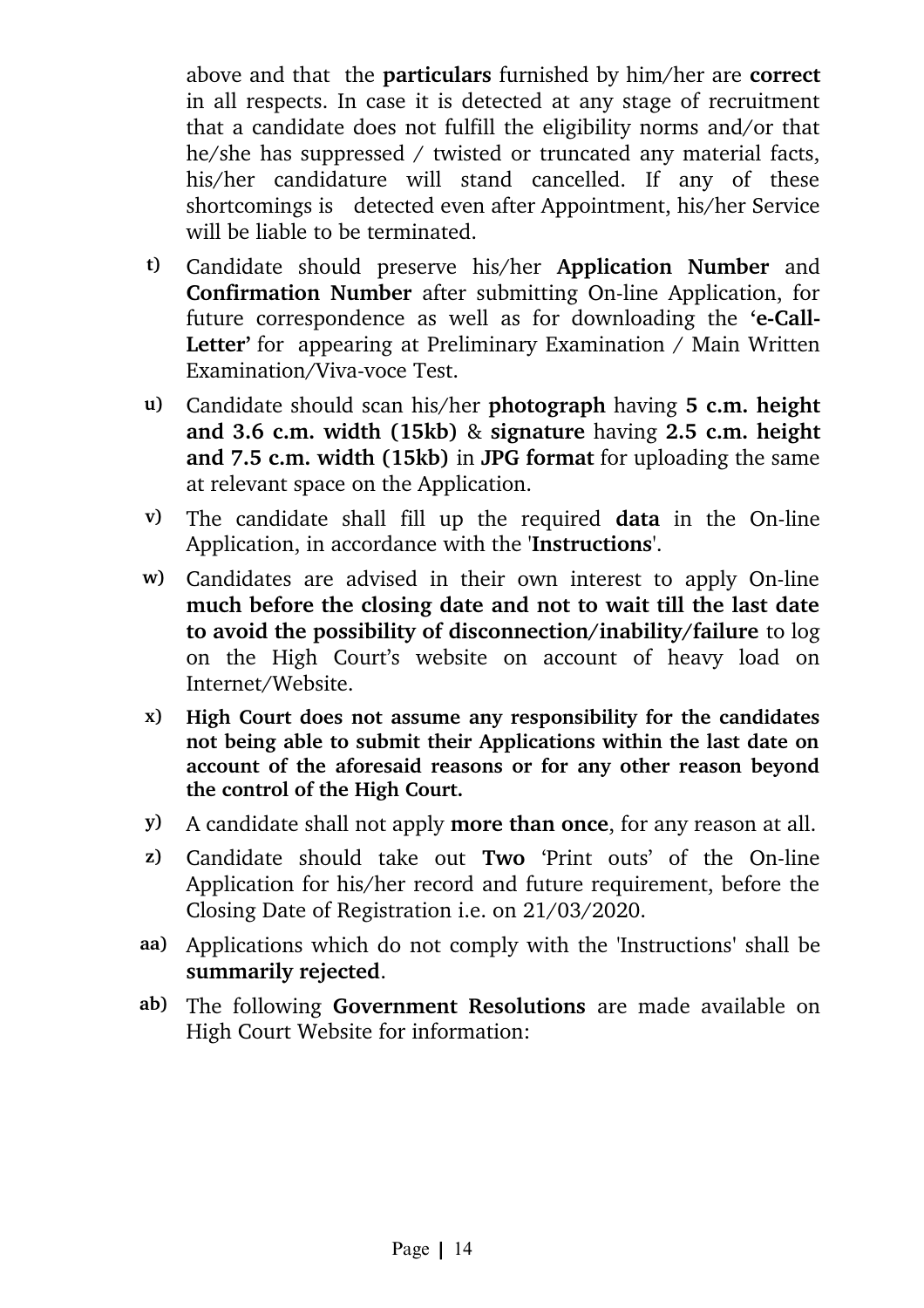- **(i)** Government Resolution, General Administration Department No. PRCH-102005-1532-C, dated **30/09/2006** and No. CRR-10-2007-120320G.5, **dated 13/08/2008** regarding **Basic Knowledge of Computer Application / Operation.**
- **(ii)** Government Resolution, Health and Family Welfare Department No.HSP102002, GOI36A, **dated 26/10/2010** regarding provision for Certificates to be obtained by the **Disabled candidates**.

### **11. HOW TO APPLY :**

- **(a)** All eligible Candidates should apply **'On-line',** through the link provided in High Court Website www.gujarathighcourt.nic.in AND https://hcojas.guj.nic.in in the prescribed format from **06/03/2020 to 21/03/2020**.
- **(b)** Candidate should have his/her own 'registered' **Mobile Number** and the same should be kept active during the entire recruitment process, as **'SMS' Alerts** for the Tests, are also likely to be notified on the said Mobile Number, so registered in the 'On-line' Application.
- **(c)** Steps for submitting On-line Application through the **'OJAS' Module :**
	- (i) Fill up all the 'Fields' given in On-line Application, carefully, as per the **Instructions**, after thoroughly reading & understanding the entire Detailed Advertisement & the Instructions given at the appropriate places.

 *The Candidate should specifically indicate 'Yes' or 'No' in the Field, "whether you have passed Secondary as well as Higher Secondary Examination with subject of Gujarati (Higher Level at both stages)"*

- (ii) **'Save'** the On-line Application, by clicking 'save' button.
- (iii) Thereafter, **a new window** will be opened which displays Candidate's Application Number. This means, the Application has been saved. Candidates shall therefore **note down the entire string of the Application No.** (e.g. **HCG/2020/82/11111**). In this window, by clicking **'Show Application Preview'** Button, preview of the Application will be displayed on the screen of the Computer.
- (iv) Thereafter, by using **Application No. and Date of Birth,** candidate is required to Upload his/her '**Scanned Photograph' (latest) and 'Scanned Signature'** in the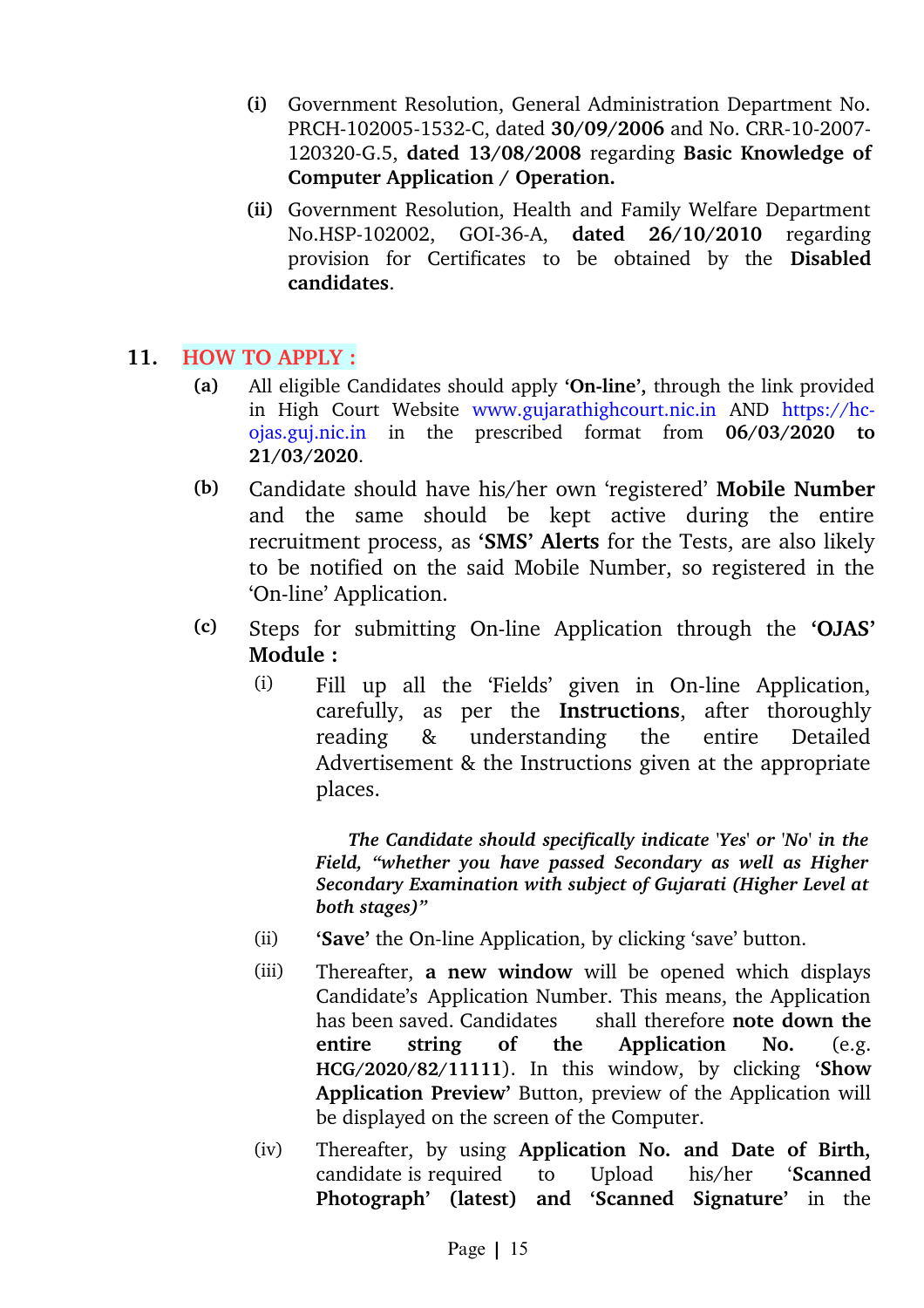stipulated size & format **[refer item 10(u)**]. The Candidate shall ensure that, the uploaded 'Photograph' & 'Signature' are distinctly recognizable, after uploading

- **Note:** Please ensure that the *'Scanned Signature'* of the Candidate alone is uploaded, which shall be verified by the High Court, at each stage, and if the **'Scanned Signature'** does not match with the signature of the Candidate, at the time of successive verifications during the Recruitment Process, his/her Candidature is likely to be rejected forthwith.
- (v) If necessary, by using the respective Application Number & Date of Birth, a candidate can edit his/her 'On-line Application', through 'Edit Application' mode until he/she confirms the 'On-line Application', by clicking the 'Confirm **Application'** icon. Please note that, after such **'Confirmation',** further editing of one's 'On-line Application', will not be **possible.**
- (vi) Please Note that only after **'Confirmation'**, the 'System' will register your 'On-line Application', which will be considered valid.
- (vii) Thereafter, Candidate will get a SMS communication, conveying to him/her the Confirmation Number, on the 'registered' **Mobile Number.** This Confirmation Number should be securely 'preserved' by the Candidate, till the end of the recruitment process, for downloading the 'e-Call-lettercum-Admission Slip' etc.
- (viii) The Candidate is now required to pay the requisite Fees by clicking "Print Application / Pay Fee" Button. Carefully follow the Instructions/Help given thereat. Select the Mode of Payment i.e. On-line Payment or SBI Branch : Offline-Cash (Challan will be generated On-line, by Selecting 'Cash' Option)
	- **Note: (a)** If 'Cash' (Offline) Option is selected, Candidate is required to take the printout of 'Challan' in **TWO** copies, generated through SBI e-Pay and pay the Fees at any of the SBI Branch by submitting the said Challan to the Bank.
		- **(b) ONLY After Payment** of requisite **Examination Fees**, through either Mode i.e. On-line (from 06/03/2020 to 21/03/2020) or Offline (Cash-Challan) (till the Challan Expiry Date), Confirmed On-line Application shall be considered as **VALID**.